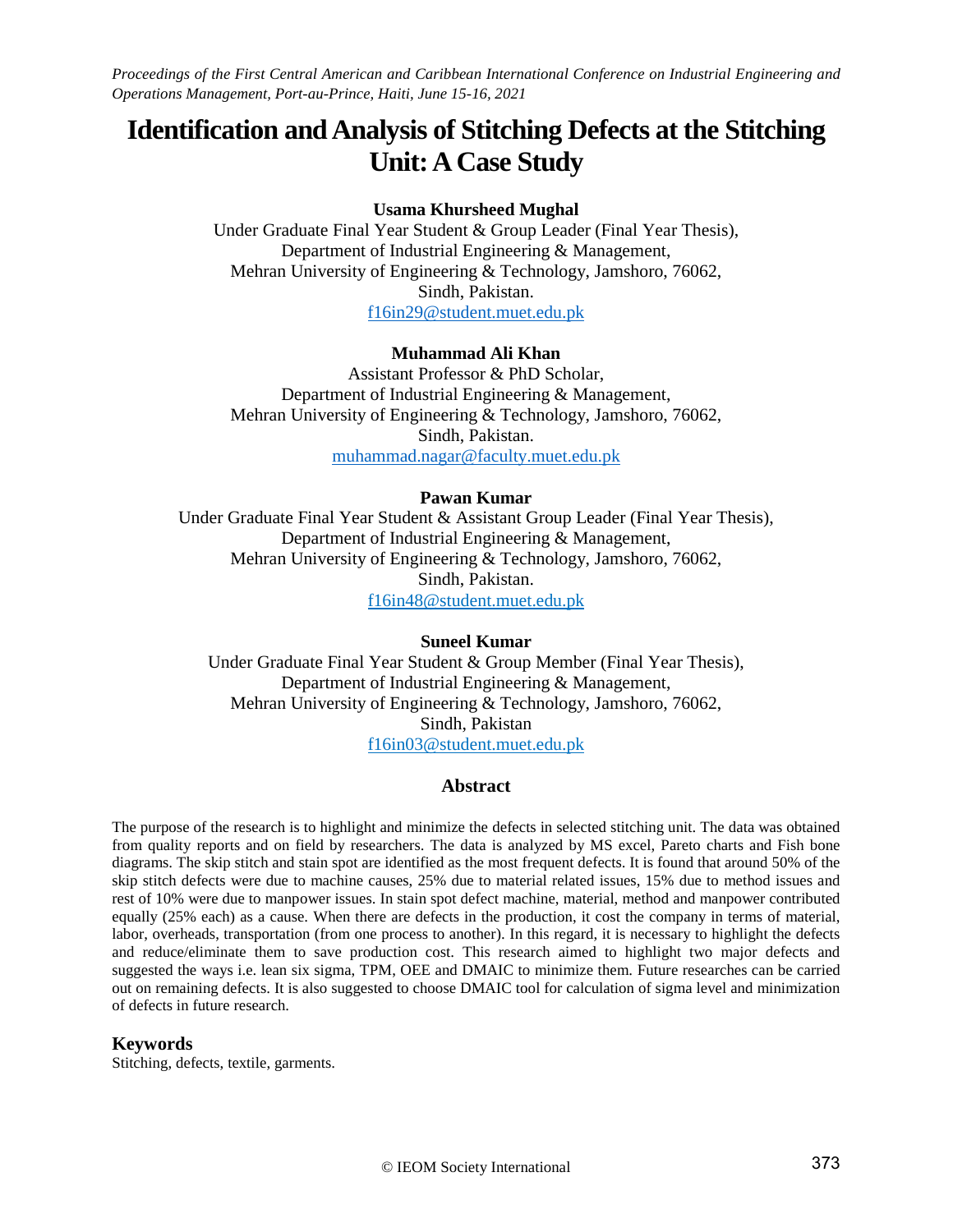# **1. Introduction**

Although people's first articles of clothing and furnishing were probably animal skin wraps, occasionally sewn together using bone needles and animal sinews, he quickly tried to manipulate fibrous products into textile fabrics, encouraged by experience gained from interlacing branches, leaves and grasses in the manufacturing of primitive sanctuaries (Gebru 2014). Sewing procedure is one of the most important stages in garments production (Gopalakrishnan 2020). In nowadays, garments 'defect is perhaps the major components of the apparel fabricating market because it makes a negative effect on authentic productivity (Akbar et al. 2020). Quality is defined as the level of acceptance of an items or service. It is a really necessary need- ment for any type of sort of product (Mridha et al. 2015). In garment production, it is normal that there might be couple of denied garments after freight (Tahiduzzaman et al. 2018). Gebru (2014) observed material problems are needle-line, hole, lycra jump, oil discolor, sinker mark; and this issue has resulted in high being rejected rate (7.87%) which is accounted to a loss of 150,101.5 birr each month and also it additionally damages the image of the firm (Gebru 2014). The quick changing economic problems such as worldwide competitors, declining profit margin and client demand for premium quality product at low cost push the makes to minimize their manufacturing cost without compromising quality in order to make it through in service field (Uddin and Rahman, 2014).

Clothing production is traditionally labor extensive due to the considerable designs and also textile variations of the items (Samuel and Poojitha 2010). Production the quality product is required to sustain in this global open market (Mridha et al. 2019). Quality and defects have been the key issue in manufacturing industries and the textile industry is no exception (Khan 2018, Kumar et al. 2020b, Mughal et al. 2020). The increasing trends of published case studies is the evidence of the growing awareness and increasing scope of lean manufacturing in the major industrial sectors of Pakistan to minimize the defects and improve the quality (Khan et al. 2020c). Various kinds of quality defects/problems are observed in garment products throughout its manufacturing. These problems/ damages come from during fabric manufacturing as well as throughout its garment conversion.

These defects/damages lower the quality of the garment, which eventually develops a substantial effect on the profit percentage (Choudhary et al. 2018). Quality is eventually an issue of client complete satisfaction (Uddin and Akter 2018). The quality of the garments any vary depends upon the cost market they are being produced so as a result customers anticipate producers expect suppliers to comply with various techniques of examination strategies all through the manufacturing and before delivery launch from manufacturing facility (Mia et al. 2018). Because there are many factors associated with determining the quality of product, opportunity for events of flaws is also extremely high. In order to attain optimum performance as well as efficiency in sewing space, it is necessary to regulate as well as reduce the problems in sewing process (Gopalakrishnan 2020). It was discovered that the most typical problem for all items results from human-related concerns and also second of all on the methods which are also set by a human (Iqbal et al. 2020).In this regard, present research was conducted to highlight the quality issues in terms of defects at sewing line of the case company.

# **2. Literature Review**

Quality represents enterprise credibility and also customer satisfaction. So every sector tries to make certain high quality of product (Ferdous et al. 2020). Faults play an essential role in the performance of the garments manufacturing facility. If a flaw is found in the last inspection, the defective item has gone a long way prior to the deformity is found. The cost of the manufacturing process for a faulty garment is completely lost as the item cannot be exported. In some cases the faulty items can be made exportable with modifications, yet it sets you back more money, which has no worth to a factory proprietor (Uddin and Rahman 2014). Khan (2018) conducted the case study in textile industry about the seven wastes of lean manufacturing and the applications of lean manufacturing practices. The author used the Gemba, Waste Relations Matrix, Cause & effect analysis, ranking and statistical techniques to identify and analyse the seven wastes of lean manufacturing. The seven deadly wastes of lean manufacturing are investigated and defect is identified as the most significant waste in the textile manufacturing industry. The author suggested most relevant lean practices to eliminate /reduce the defects (Khan, 2018). Embroidery damages/defects are caused when material restricts the infiltration of the stitching needle. This not only relies on the areas in the fabric but likewise on needle account, needle size, stitching device setting and also stitching thread (Choudhary et al. 2018). In the relevance to the pointed out issue, literature was examined carefully; some of the study jobs are specified and also cited listed below.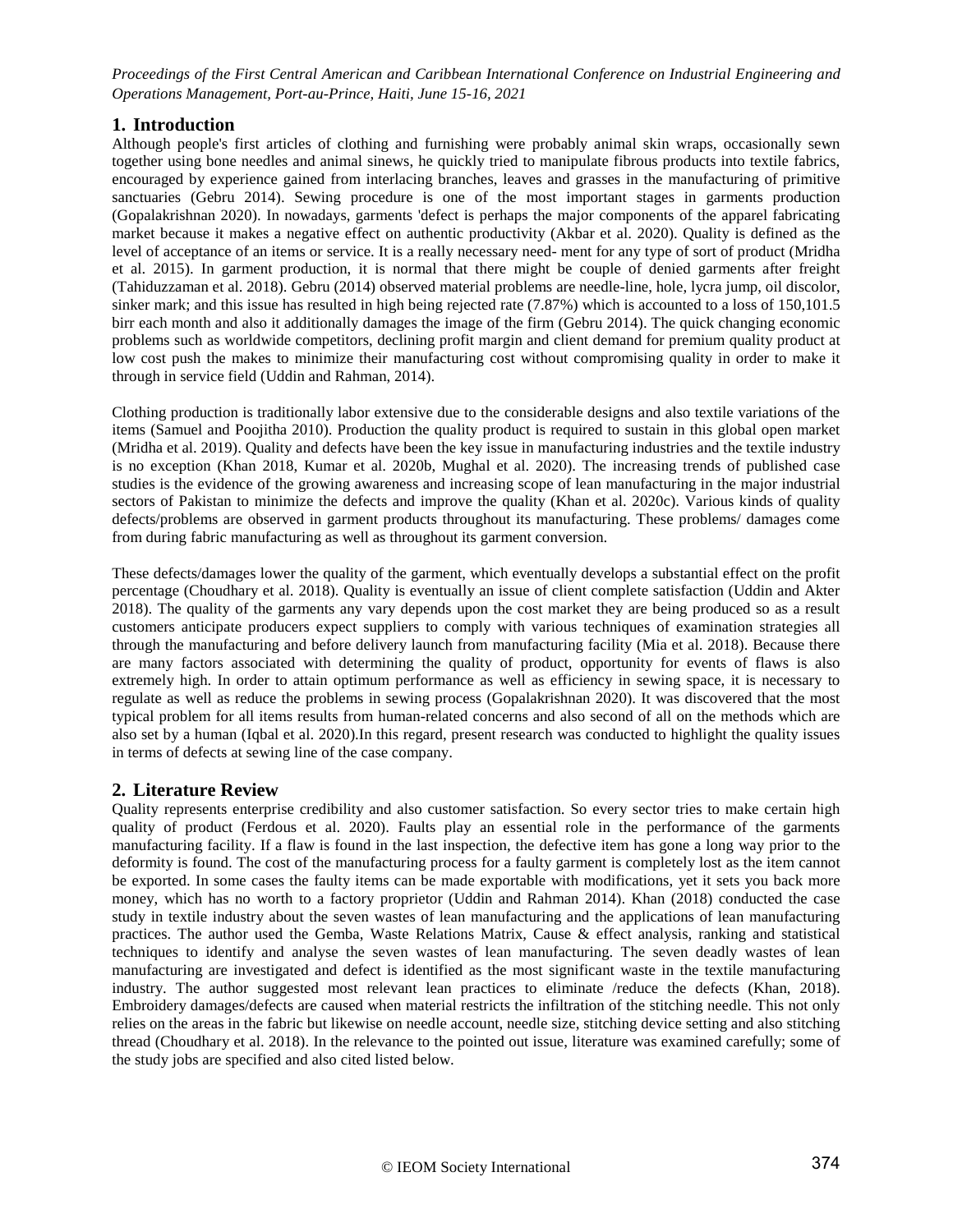Akbar et al. (2020) subjected the number of faults in their study, faults included; skip fasten 151(10%), tension free/close 53(4%), label/size botch 20(1%), oil spot 46(3%), damaged line 109(8%), open crease 169(12%), box/plate skewed 48(3%), stitching termination 58(4%), pleat 166(11%), label askew 26(2%), raw-edge 111(8%), tuck missing 78(5%), unclean spot 128(9%), part up down 170(12%) as well as hole 105(7%). Bukhsh et al. (2021) conducted the case study research at Printing machine in a leading textile industry of Pakistan. The lean practices of Gemba, VSM, 5S, Single minute exchange of dies (SMED) and time & motion study are used to improve the changeover time, minimize the defects and improve the quality of the end product (Bukhsh et al. 2021).

Gebru (2014) aims to resolve the above quality trouble of knitting area by recognizing the 80% reasons for quality deformities as well as proposing the feasible option for the critical ones. In taking care of the quality issue, direct observation, interview, check sheet & records were made use of to accumulate data as well as these data were likewise examined using Pareto technique, as well as focus group conversation. After the data is examined, the 4 crucial textile defects (Needle line, Hole, Thread variation and Lycra jump) are accomplished as well as these textile defects need to be dealt with to minimize the being rejected rate by 80%. The outcome of the study showed that the existing 7.87% being rejected rate can be lowered to 1.574% which resulted in the internet difference of 6.296. This suggests that the online monthly reduction in fabric denial price has to do with 5533.6 kilo which actually influences the overall production in the area. This study has actually found outcomes with a collection of recommendation, counter steps and common operation procedure (SOP) that are suggested to be done by the organization (Gebru 2014).

Mughal et al. (2020) reviewed previous studies and mentioned that there is the tremendous potential about the applications of Six sigma (DMAIC) & Lean Six Sigma (LSS) in Production Systems to reduce/elimiate the production defects. There are remarkable advantages of applying Six sigma (DMAIC) & Lean Six Sigma (LSS) to reduce/elimiate the production defects (Mughal et al. 2020, Kumar et al. 2020b). Gopalakrishnan (2020) located that defective garment made in the sewing room differs according to the garment design as well as it varies from 7.3% to 27.5%. Out of the numerous deformities happen in garments, textile opening and also oil tarnish make up 18 to 43% for numerous designs. Therefore by taking on a cautious material inspection prior to sewing will certainly help to minimize defectives significantly (Gopalakrishnan 2020).

Uddin and Rahman (2014) discovered that the use of DMAIC technique of six sigma minimized the defects rate in a picked garment manufacturing facility. This is a methodical method in the direction of deformities minimization through five stages of DMAIC methodology called define, measure, examine, boost as well as control. Different six sigma tools were made use of in various phases. Pareto evaluation was done to recognize the significant types of defects. Origin of those defects were identified by cause and effect analysis. Lastly some possible remedies are recommended to overcome those causes. The outcome discovered after implementation of the options is extremely considerable. The fault percentage has been reduced from 12.61 to 7.7 and as a result the Sigma level has actually been boosted from 2.64 to 2.9255 (Uddin and Rahman 2014). Weseley and Poojitha (2010) aimed to simplify the skip stitch detection arrangement so that it could be utilized in the sector as an additional attachment in existing machines and provide operator-friendly job processes at a reduced price.

Mridha et al. (2019) complied with the DMAIC approach of Six Sigma to discover the significant faults, their origin and then suggests rational services to reduce those faults. This research study identified some faults (damaged stitch, skip stitch, raw side, irregular stitch, down stitch, process missing, puckering as well as joint stitch) those was accountable for more than 80% of total defects happening in the sewing section of the garment factory for the product of a polo shirt. After finding the significant deformities, conceptualizing tool was utilized to recognize the potential causes and after that we determined potential origin by online assessments as well as origin analysis (Mridha et al. 2019).

Sharifuzzaman and Islam (2018) examined and also observe two knit garment industries few days for stitching faults, which are frequently occurring throughout production procedure process by employee. In our study we located some mistakes like damaged stitch 8.91%, skip stitch 16.80%, open joint 15.78% and other sewing faults at suprov composite weaved ltd. and also in a similar way when we observed at amantex ltd. we found damaged stitch 4.81%, sign up with stitch 4.39%, uncut thread 20.33%, up-down 17.31%, dust cloth side 7.28% as well as others. Lastly we discovered complete 6.38% garments are defective sources of stitching trouble for a solitary calculation for two sectors (Sharifuzzaman and Islam 2018). Islam and Ahsan (2018) examined 17 various defects in their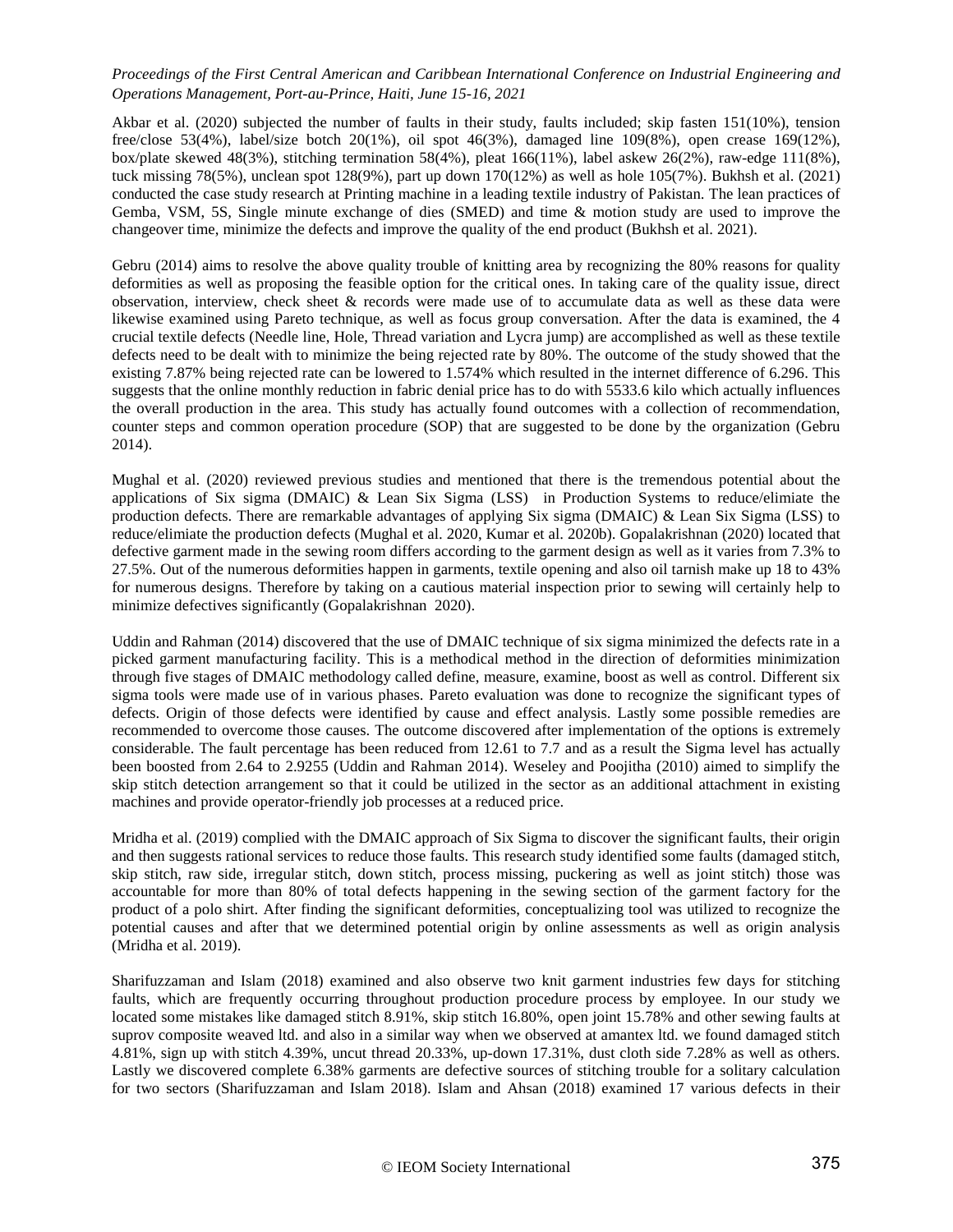research yet maximum numbers of mistakes are Skip stitch 30%, Broken stitch 8%, Needle cut 9%, Uncut thread 25%. and others 30% fault (Islam and Ahsan 2018).

Tahiduzzaman et al. (2018) analyzed the garment sewing defects making use of lean tools i.e. Pareto chart, causeeffect representation, 5S application, PDCA cycle for minimizing faults and resulting boosting quality as well as making more revenue. The Pareto chart showed that the significant cumulative faults are others (19%), busted stitch (36%), slip stitch (48%), the open seam (59%) etc. (Tahiduzzaman et al. 2018).

Uddin et al. (2014) made use of Pareto evaluation to determine the leading happening faults. After determining the significant deformities, conceptualizing tool was utilized to identify the possible causes and afterwards potential source were identified by online examinations and origin evaluation. The result located after implementation of the methodology was extremely considerable. The deformity portion was minimized from 11.229 to 7.604 as well as the Sigma degree was enhanced from 2.714 to 2.93 (Uddin et al. 2014).

## **3. Problem Statement**

Stitching is a major component of any textile or apparel industry, the slightest mistake in them or their processes may therefore cost the business both in terms of quality and monetary value. The data collected shows that the defects that occur in the selected company's T5 stitching unit lead to incompetence in quality standards and much longer process durations than anticipated. This evaluation gives us an insight into the variables that are either directly or related to these vulnerabilities in some way. The project team's main objective was to highlight and minimize the defects at the stitching department.

# **4. Research Objectives**

The aim of the present research paper was achieved by following objectives.

- 1. To identify the stitching defects in the selected stitching unit.
- 2. To analyze the main causes of the critical stitching defects.
- 3. To suggest the standardized structure to reduce/eliminate the main causes of the critical stitching defects.

# **5. Research Methodology**

Research methodology is well presented descriptions of methods which are used to collect, analyze, interpret and conclude the research. Thorough research methodology is presented in below given headings.

#### **5.1 Data Collection**

The project team developed a data collection plan to collect industry data in the measurement phase after defining the particular area of stitching faults. It is important that the team gathers and produces a reliable and comprehensive set of numerical information to better understand the situation. From the main office of the stitching division, the team collected the annual production report. The required data was sorted to find the precise set of numerical details. The primary data was collected on the basis of Industrial visits to the Nazim Din Apparel plant located in Karachi. The team assessed the overall process of stitching and gathered relevant information on the machine perimeters and cumulative defect counts. Other source of primary data was the annual quality report of the production of Jeans and Bags (company`s previous data of 6 months). Moreover, other sources of data were the various research papers, articles, and journals which comprised of the use of our selected approach in the same industrial sector in other countries. The secondary data also helped us plot the comparison between our roadmap and the ones used in the previously published papers.

## **5.2 Data Analysis**

Gathered data was then put into MS excel for the analysis which included the frequency distribution of production and defects across six months. Moreover, the Pareto analysis for the overall defects was carried and then two of the main defects were individually in terms of cause and effect analysis and Pareto analysis respectively. Pareto analysis was presented by using combo (bar and line) charts and cause and effect analysis was presented by the use of fish bone diagrams.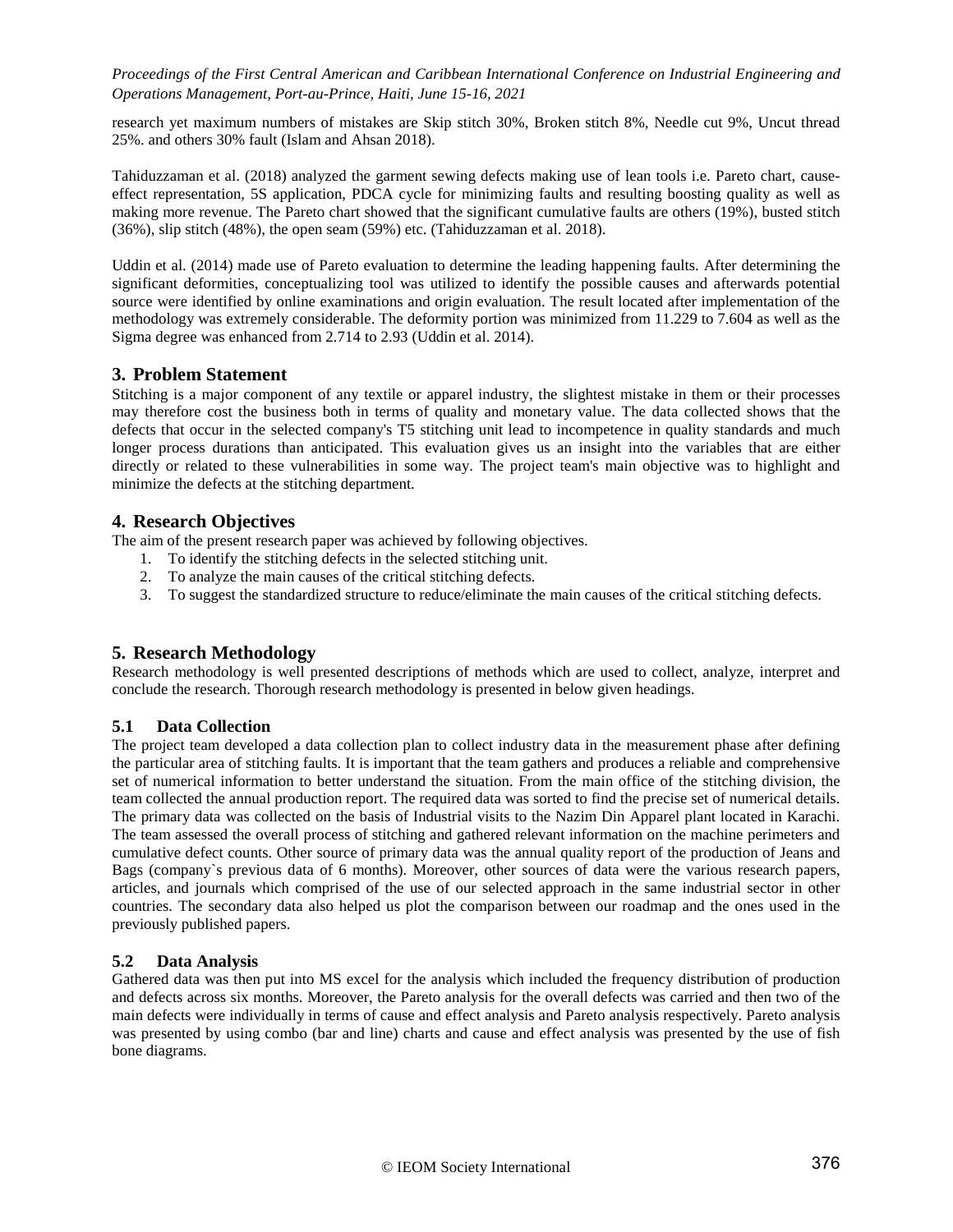# **6. Results**

Results is based on three sections i.e. summary of the production and defects of the case unit of the case company, Pareto analysis of defects of the case unit, cause and effect analysis and Pareto analysis of the define defects. Each of the section is well presented in the below given headings.

# **6.1 Summary of Production and Defects**

Data of production and defects was obtained from the quality department of the stitching section was obtained. The data was of six months i.e. April to September as presented in the table 1.

| <b>Months</b> | <b>Production</b> | <b>Good Production</b> | <b>Defects</b> | <b>Defects</b><br>$\frac{1}{2}$ |
|---------------|-------------------|------------------------|----------------|---------------------------------|
| April         | 62193             | 37193                  | 25000          | 40.20%                          |
| May           | 637775            | 472611                 | 165164         | 25.90%                          |
| June          | 131088            | 88403                  | 42685          | 32.56%                          |
| July          | 400939            | 293319                 | 107620         | 26.84%                          |
| August        | 519357            | 382965                 | 136392         | 26.26%                          |
| September     | 299029            | 216485                 | 82544          | 27.61%                          |
| <b>Total</b>  | 2.050.381         | 1490976                | 559,405        | 27.28%                          |

Table 1. Summary of carried out production during the month (April to September)

A look at the table 1 indicates that in the period of six months, the percentage of counted defects was calculated to be 27.28%. In this regard, it was necessary to highlight defects and suggest the way to improve them in order to save the tremendous amount of cost (material cost, overheads and labor cost). In the next heading, the defects were highlighted along with their frequency.

# **6.2 Pareto Analysis of Defects**

Pareto analysis of defects was conducted (see figure 1). Twelve different types of stitching defects were identified. A look at the figure 1 indicates that the frequency of first three defects reaches to the 65% of total count and out first three, skip stitch and stain spot had the cumulative percentage of 44.94%.



In this regard, the cause and effect analysis and Pareto analysis of these two defects were conducted separately. Each of the analysis is presented in separate heading.

# **6.3 Analysis of Defects**

The Cause and effect analysis and Pareto analysis were conducted to determine the primary defects of the open seam, broken stitch, and location individually, which had an extremely negative effect on the optimality of overall output. The Fish bone diagram (cause and effect diagram) was generated and organized into four sections i.e.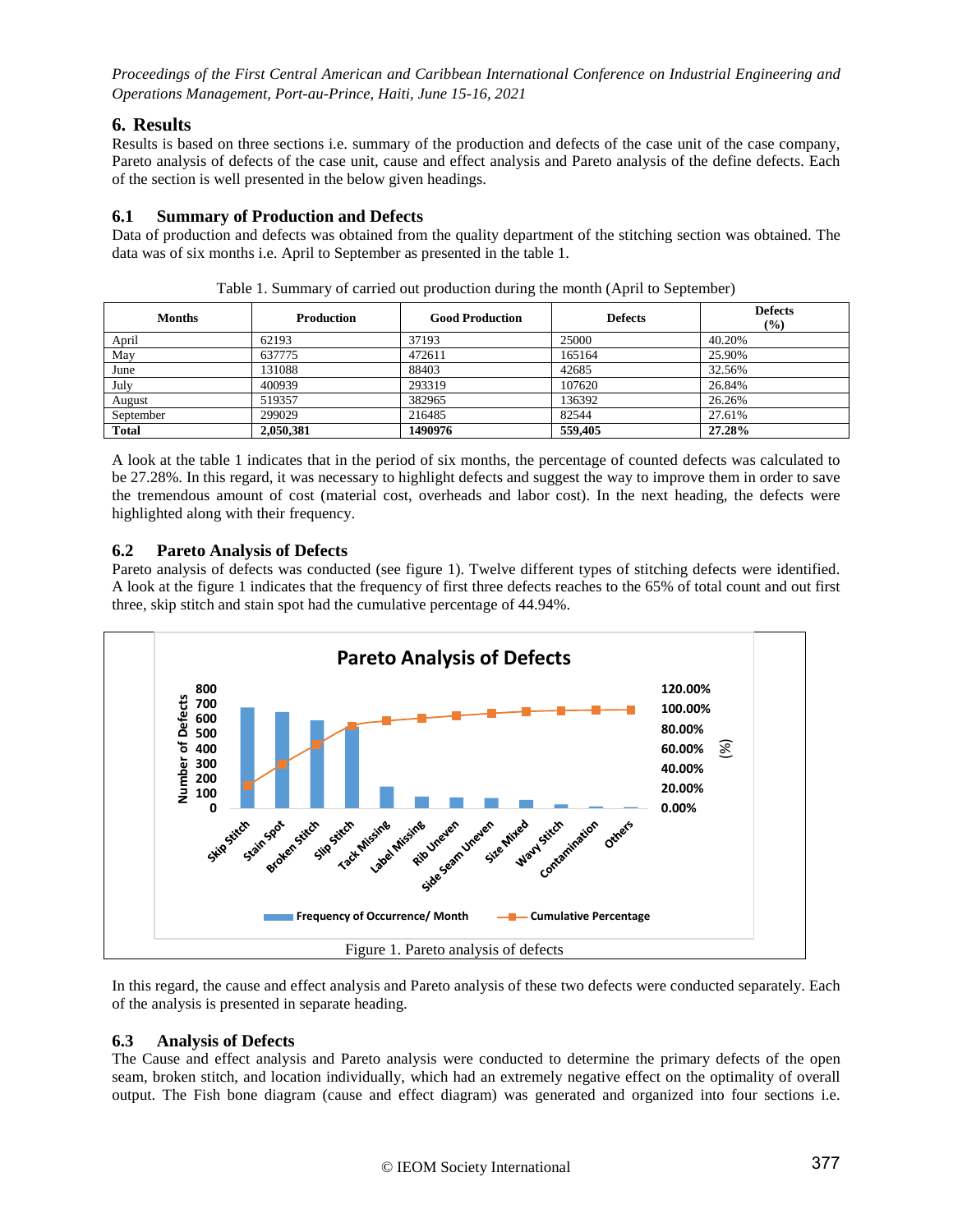machine, manpower, process and material. Through brainstorming with the workers who are directly or indirectly related to the development process, all possible influences and triggers that may adversely affect the garment in this environment were listed down. All these possible factors and causes are involved in Fishbone diagrams in a sequential way at that stage. Furthermore, the Pareto analysis of each of the defects was presented individually in below given headings.

#### *6.3.1 Skip Stitch Defect*

During the sewing process, torn, skipped or missing stitches occur and are typically either due to a fault with the sewing machine or a worker error. Skipped stitches can be activated by several variables, including: wrong thread according to needle and fabric. Skip stitch defects can be seen in figure 2 that some stitches are skipped; this was the most frequency defects in the stitched garments at the case unit of the case company.



Figure 2. skip stitch representation

## *6.3.2 Cause and Effect Analysis of Skip Stitch Defect*

Four causes of the defect can be seen in the figure 3 i.e. manpower, machine, material and method. In the material section four causes are associated with threads by which the appropriateness of the material selection is highlighted. In the manpower section, the causes were; wrong settings, low awareness and skill etc. it was reflected that employed manpower had not the required skill level. From machine section it was also indicated that it was somehow due to the labor and the lacking at the end of maintenance department as well.

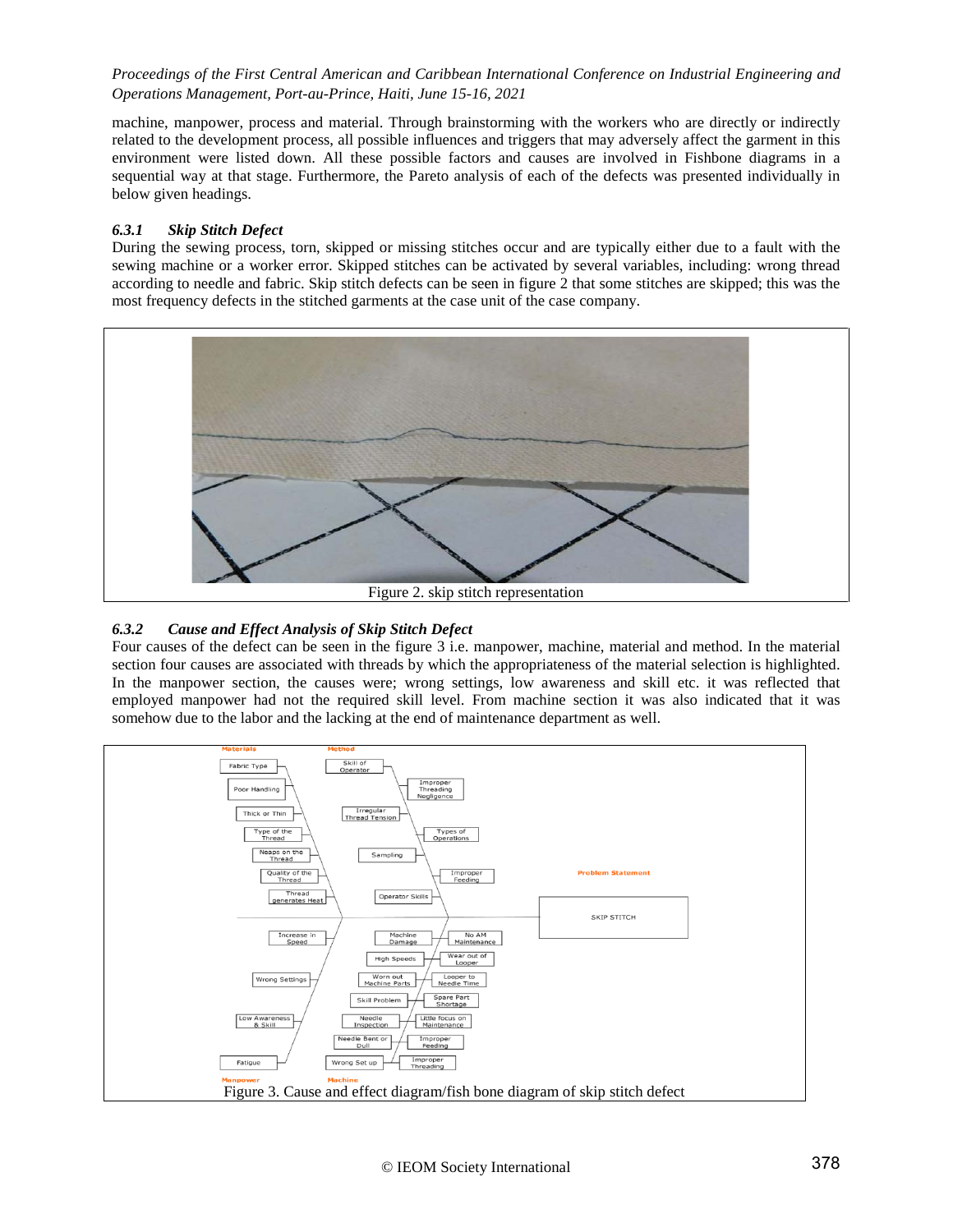## *6.3.3 Pareto Analysis of Skip Stitch Defect*

Pareto analysis indicated that 50% of the skip stitch defects were due to machine causes i.e. inability of worker to operate the machine, a maintenance issue or unavailability of spare part needed. Moreover, the 25% of the skip stitch defects were due to material related issues i.e. thread problem or less than required skill of labor. 15% of the total skip stitch defects were due to method issues and rest of 10% were due to manpower issues.



# *6.3.4 Stain Spot Defect*

Oil and lubricants used in traditional sewing machines that dip through the needle bar and scatter over the feed dog, throat plate and spaces around the needle. A piece of cloth would absorb the oil by working on such a table. The stain spot defect can be seen in the figure 5 given below.



# *6.3.5 Cause and Effect Analysis of Stain Spot Defect*

Similarly to the earlier cause and effect diagram, this one is also divided into four sections i.e. manpower, machine, materials and methods.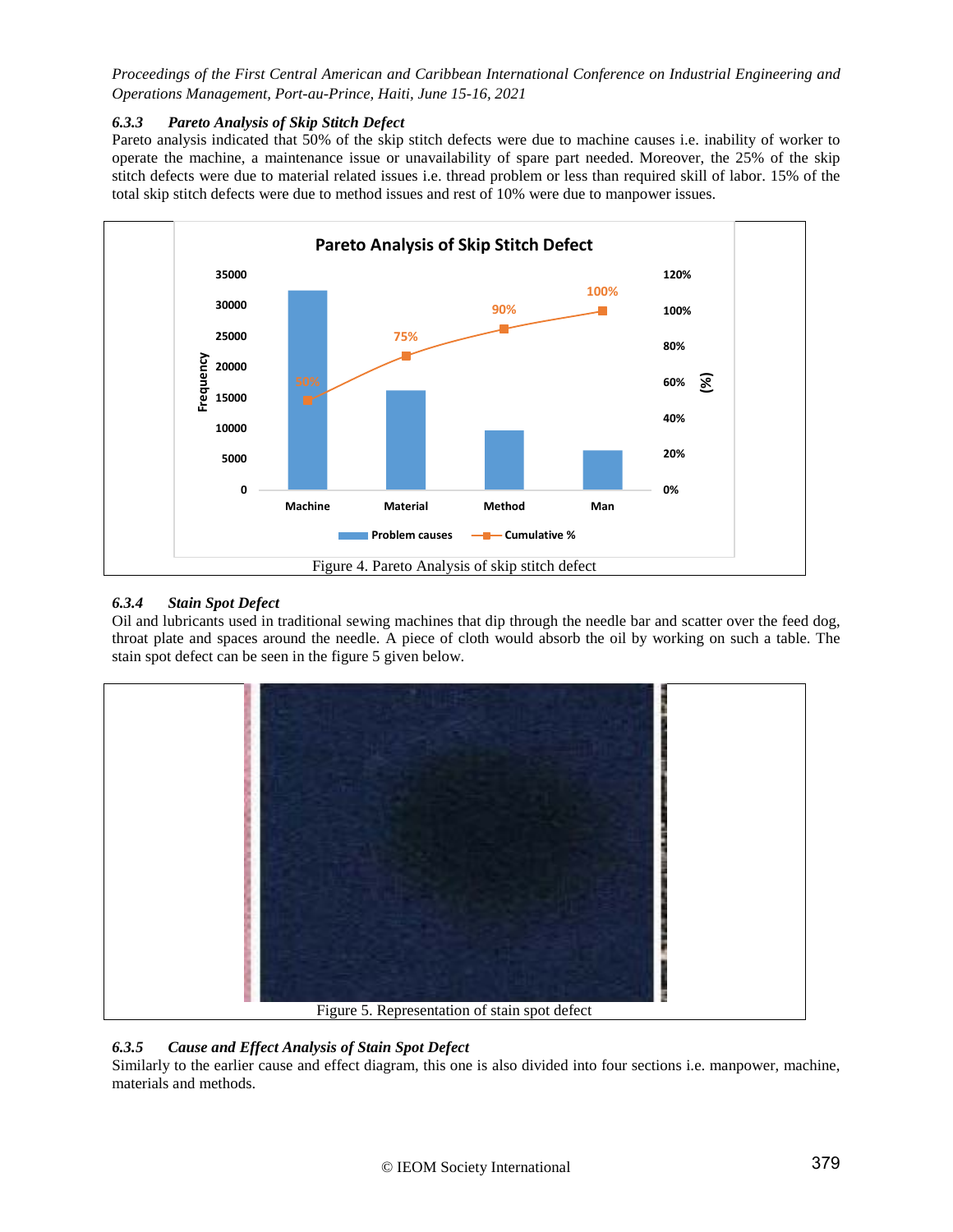*Proceedings of the First Central American and Caribbean International Conference on Industrial Engineering and Operations Management, Port-au-Prince, Haiti, June 15-16, 2021*



#### *6.3.6 Pareto Analysis of Stain Spot Defect*

A look at the combo chart presented in the figure 7 indicates that machine, material, method and manpower contributed equally (25% each) as a cause of stain spot defect at the case stitching units of the case company.



# **6.4 Suggestions for the Improvement**

Since, the defects are cost inclusive thus the way to minimize the mentioned defects various suggestions were made for various corresponding causes of those defects. Table 2 presents all those brainstormed suggestions for manpower, machines, methods and material.

## **7. Discussion**

Quality is important for any manufacturing or services industry to guarantee sufficient market share as well as attaining client demands there by to win client loyalty. Actually, in today's extremely open market, it can be said that quality is the major factor in figuring out the success or failing of a company (Gebru 2014). Fast discovery of a sewing flaw is considerable to optimization of the interrelationship between quality as well as productivity. Issues located after sewing adversely influence prices of the item (Gopalakrishnan 2020). The lean manufacturing has shown the great potential in various manufacturing sectors throughout the world to minimize the defects and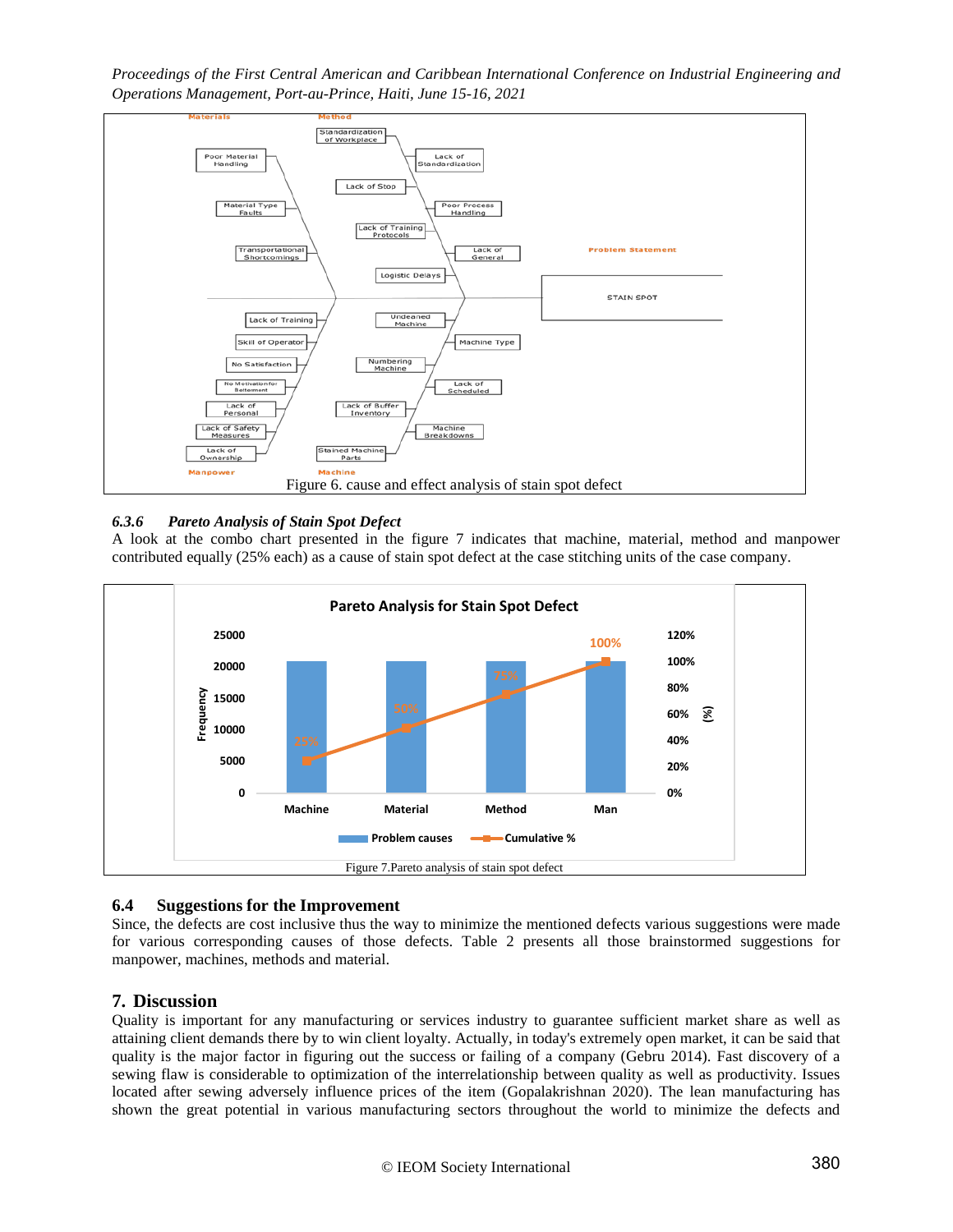improve the quality and like many other industries, lean manufacturing is the appropriate option also for textile industries to minimize the defects (Khan et al. 2020g, Zaidi et al. 2021). Initially, the textile industry was slow to adapt the lean philosophy as compare to automobile and pharma industry. But, during the last decade or so the textile industry has also shown the interest in lean philosophy & practices to minimize the defects and improve the quality (Khan 2018, Khan et al. 2020b). The garments sector of the textile industry is faster to adapt the lean philosophy & practices and has shown the proven benefits of implementing lean philosophy and many lean practices to minimize the defects and improve the quality (Khan 2018, Khan et al. 2020a, Khan et al. 2020d). Defects minimization is the initial problem of reducing production expense as well as boosting the quality. It will also lower the cycle time by minimizing reworks and finally result greater performance (Uddin and Rahman 2014).

| Areas of<br>Improvement | <b>Causes</b>                                                            | <b>Suggested Solutions</b>                                                                                                                                                                |  |
|-------------------------|--------------------------------------------------------------------------|-------------------------------------------------------------------------------------------------------------------------------------------------------------------------------------------|--|
| Manpower                | Insufficient trainings and worker's<br>shortcomings.                     | Frequent workshops and operational trainings for workers.                                                                                                                                 |  |
|                         | Inattentiveness.                                                         | Enhancing employee's interest level.                                                                                                                                                      |  |
| Machine                 | Machine is strung inaccurately or<br>unreasonable string tension.        | Rethread machine and keep up appropriate string pressures, make sure the string<br>goes through the tension discs.                                                                        |  |
|                         | Dull or bent stitching machine<br>Needle and knife.                      | Replace with new part or needle.                                                                                                                                                          |  |
|                         | Excessive pressure on the presser<br>foot.                               | Decrease the tension on the presser foot by loosening the two strains.                                                                                                                    |  |
|                         | Worn out Machine parts.                                                  | Preventive and Scheduled Maintenance.                                                                                                                                                     |  |
|                         | Incomplete Specifications.                                               | Include Proper Machine Specifications.                                                                                                                                                    |  |
|                         | Overuse of Needles.                                                      | Changing the Needle Frequently.                                                                                                                                                           |  |
|                         | Numbering stain.                                                         | Proper Numbering.                                                                                                                                                                         |  |
|                         | Dirty Machinery.                                                         | Cleaning the Machinery and Machine parts more often.                                                                                                                                      |  |
| Method                  | Incorrect size of the needle and<br>thread for operation.                | The size of the needle and string ought to be synchronized. Ensure both the needle<br>and bottom (looper) positions are appropriately taken care of by the right string<br>type and size. |  |
|                         | Incorrectly inserted needle.                                             | Add the needle on right position. Check that the robin is wound effectively, and no<br>loose strings or loops stand out.                                                                  |  |
|                         | Relatively long stitch for the short-<br>stitched stitching during work. | Shorten the stitch length by means of the stitch regulator, especially when stitching<br>fine stitching.                                                                                  |  |
|                         | Careless Handling.                                                       | Adapting Better Handling Techniques.                                                                                                                                                      |  |
|                         | Lack of SOP.                                                             | Using of Structured SOP.                                                                                                                                                                  |  |
|                         | Lack of Transportation.                                                  | Using Appropriate Transportation Means.                                                                                                                                                   |  |
|                         | Standardization.                                                         | Every work should be Standardized.                                                                                                                                                        |  |
|                         | Packing Shortcomings.                                                    | Using Proper Packaging Material.                                                                                                                                                          |  |
|                         | Poor Quality of Thread.                                                  | Using Good Quality Thread.                                                                                                                                                                |  |
| Material                | Poor Quality of Needle.                                                  | Utilize excellent needle from another brand, Needle ought to have high Warmth<br>Resistance Limit.                                                                                        |  |
|                         | Poor Quality of Scissors.                                                | Using Good Quality Scissor.                                                                                                                                                               |  |

| Table 2. Suggestions for different categories of causes of the defects |  |  |
|------------------------------------------------------------------------|--|--|
|                                                                        |  |  |

Some of the researchers have actually worked with the issue as Uddin and Rahman (2014) found that the stitching section of chosen garment manufacturing facility was running at a defect percent of 12.61. The rate was very high at this present company context. After introducing the DMAIC Method of Six Sigma the percentage of issue is reduced to 7.7. There is likewise found a considerable renovation of the Sigma degree of the industry. It is shifted from 2.64 to 2.9255. So, this method is very reliable to the minimization of flaws. As the reduction of problems is a continual process better application of this technique will aid the company appreciating more reduction on flaw rate and enhancement on efficiency (Uddin and Rahman 2014). The automobile sector is the leading industrial sector throughout the world to adapt and implement the lean philosophy and most of the lean manufacturing practices (Khan et al. 2020f). The large pharmaceutical industries are not far behind also throughout the world to adapt and implement the lean philosophy and most of the lean manufacturing practices (Khan et al. 2020e). Both sectors have shown the proven benefits of implementing lean philosophy and many lean practices to minimize the defects and improve the quality (Khan et al. 2020e, Khan et al. 2020f). Kumar et al. (2020a) and Rajput et al. (2020) conducted the case studies at the automobile assembling plants. The proposed lean teachniques of VSM, TPM, OEE & Takt Time have shown the remarkable improvement to minimize the defects and improve the quality at the automobile assembling plants (Rajput et al. 2020, Kumar et al. 2020a). Mridha et al. (2019) found a considerable improvement in the Sigma degree of the market. So DMAIC approach is very operative to the reduction of flaws. If lots of garment factories in Bangladesh comply with the 6 sigma concept, after that they can reduce the majority of the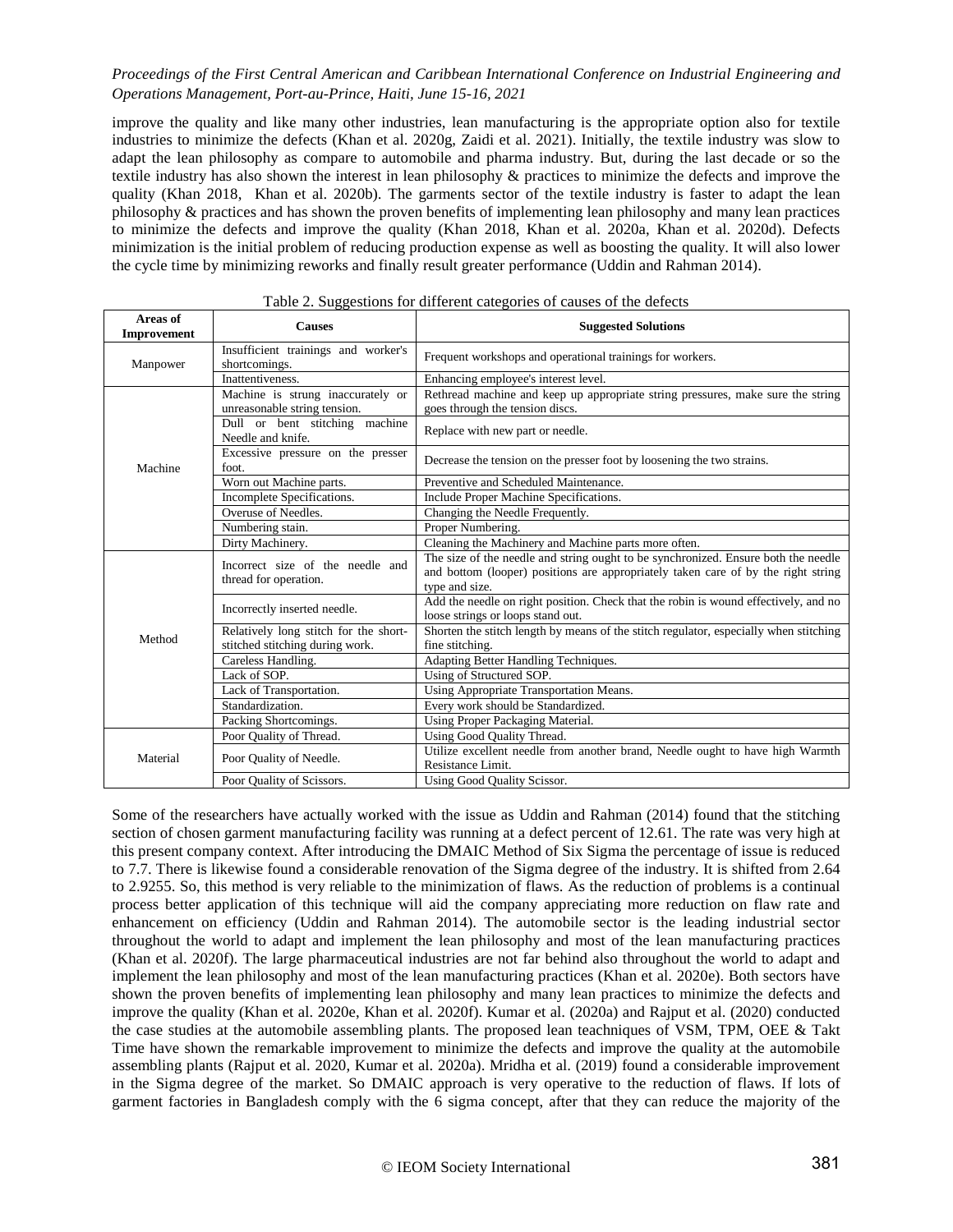problems in the stitching section (Mridha et al. 2019). Lakho et al. (2020) discussed the case studies about the implementation of Total Productive Maintenance (TPM) and Overall Equipment Effectiveness (OEE) in various manufacturing industries. The lean practices of Total Productive Maintenance (TPM) and Overall Equipment Effectiveness (OEE) have shown the remarkable improvement to minimize the defects and improve the quality in various manufacturing industries (Lakho et al. 2020, Virk et al. 2020).

Sahito et al. (2020) conducted the case study at the pharmaceutical plant. The lean practices of Gemba, VSM, time & motion study and cause & effect analysis have shown the remarkable improvement to identify, analyse and reduce/eliminate the defects and improve the quality at the pharmaceutical plant (Sahito et al. 2020). Khan et al. (2020) discussed the applications of Waste Relations Matrix (WRM) to investigate the relationship of defects with other wastes of lean manufacturing and its affect on the cost of production. Khan (2018) and Khan et al. (2020b) suggested most relevant lean practices for textile industry to eliminate /reduce the defect waste of lean manufacturing which include Lean Six Sigma (LSS) and (DMAIC) as well. Mughal et al. (2020) and Kumar et al. (2020b) presented the case studies about defects in textile & non textile industries. The applications of lean practices specially the Six sigma (DMAIC) & Lean Six Sigma (LSS) have the tremendous potential in Production Systems to reduce/elimiate the production defects (Mughal et al. 2020, Kumar et al. 2020b). Uddin et al. (2014) made use of Pareto evaluation to identify the leading happening problems. After determining the major issues, brainstorming device was utilized to recognize the probable reasons and after that possible root causes were recognized by on-line assessments and also source analysis. The result found after execution of the approach was really significant. The issue portion was lowered from 11.229 to 7.604 as well as the Sigma degree was boosted from 2.714 to 2.93 (Uddin et al. 2014).

In the present research, Pareto analysis indicated that 50% of the skip stitch defects were due to machine causes i.e. inability of worker to operate the machine, a maintenance issue or unavailability of spare part needed. Moreover, the 25% of the skip stitch defects were due to material related issues i.e. thread problem or less than required skill of labor. 15% of the total skip stitch defects were due to method issues and rest of 10% were due to manpower issues. Furthermore, Pareto analysis of stain spot defect indicated that machine, material, method and manpower contributed equally (25% each) as a cause of stain spot defect at the case stitching units of the case company.

# **8. Conclusion**

Tremendous amount of money and resources are wasted due to occurrence of defects and therefore, they affect the profitability of the company. In this regard, they must be eradicated or at least minimized by the use of technology. There are various techniques to minimize the defects. Defects can be minimized by just organizing the setup and little care during the production is carried out. The lean practices i.e. lean six sigma, TPM, OEE and DMAIC are also suggested to minimize the defects. Future researches can be carried out on remaining defects. Little mistake can cause numerous defects at the various levels of production as revealed in the present research paper.

# **9. Future Implications**

Future researches can be carried out on the remaining defects that were not worked on in the present research in terms of cause and effect analysis and Pareto analysis. It is also feasible to choose the DMAIC tool for calculation of sigma level and minimization of defects in the future research.

# **10. Limitations**

There were total twelve defects in the case stitching unit and in the present research, only two were focused because of shortage of time.

# **Acknowledgement**

We are very thankful to our colleagues and well-wishers at the department of Industrial engineering & management and Mehran UET, Jamshoro, Sindh, Pakistan to motivate and guide us. We also acknowledge our textile industry friends to guide us in the local & global scenario of lean manufacturing in textile industry. We are also very thankful to the administrative and technical support from the administration & management of Mehran UET, Jamshoro, Sindh, Pakistan for their cooperation and support. We are especially thankful to Mehran UET Library & Online Information Centre to provide the free access to the valuable databases and relevant books, magazines, journals etc.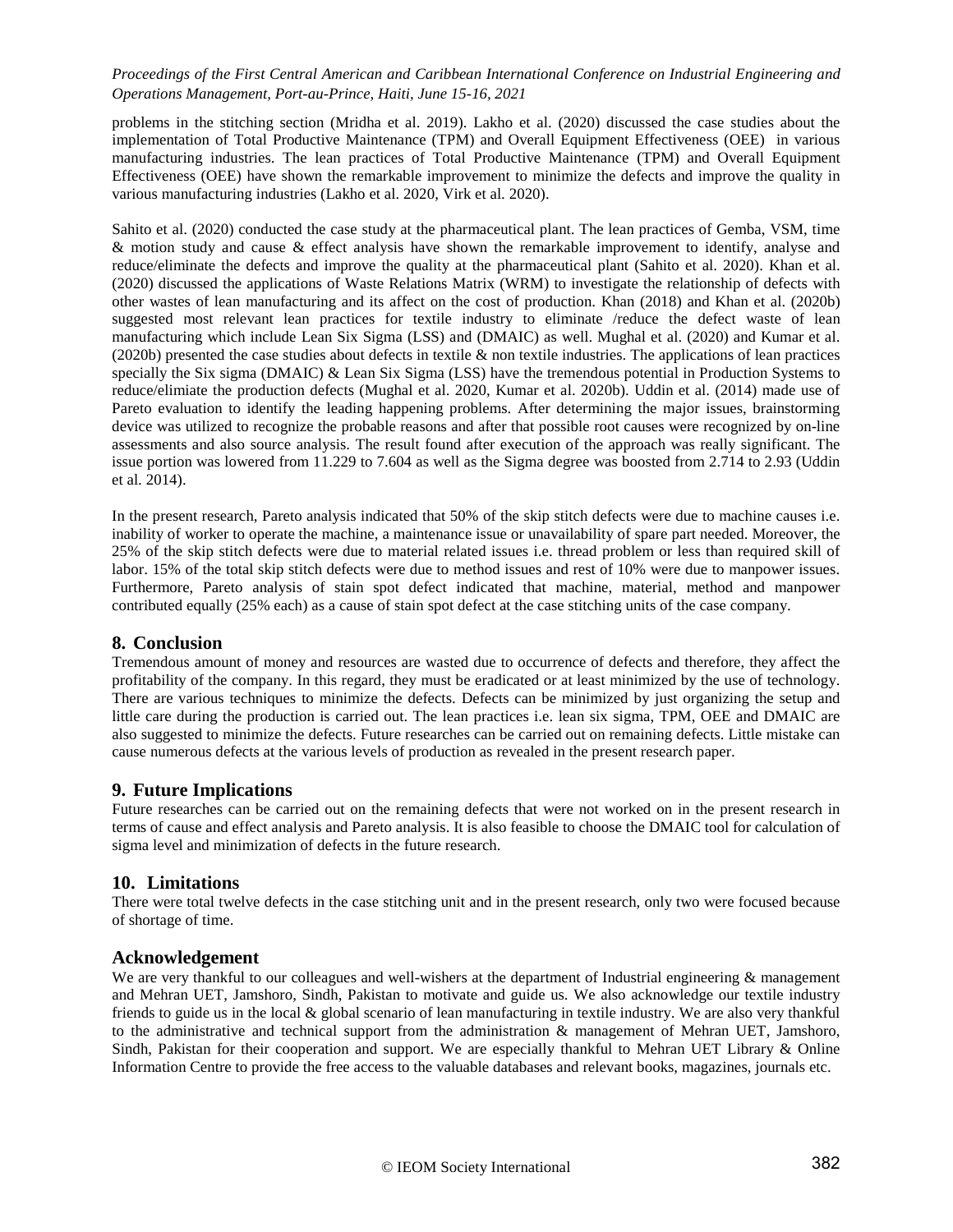#### **Conflict Of Interest**

Team of researchers of the present paper bear no conflict of interest.

#### **References**

- Akbar, A., Hosssain, Z., & Rahman, A., Comparative Study on Sewing Faults of Different Buyers in a Knit Garments Industry, *Bachelor of Science in Textile Engineering (Thesis), Daffodil International University, Dhaka, Bangladesh*, 2020.
- Bukhsh, M., Khan, M.A., Zaidi, I.H., Yaseen, R., Khalid, A., Razzaque, A., and Ali, M., [Productivity Improvement](https://scholar.google.com/citations?view_op=view_citation&hl=en&user=dmkwxGoAAAAJ&sortby=pubdate&citation_for_view=dmkwxGoAAAAJ:Zph67rFs4hoC)  [in Textile Industry using Lean Manufacturing Practice of Single Minute Die Exchange \(SMED\),](https://scholar.google.com/citations?view_op=view_citation&hl=en&user=dmkwxGoAAAAJ&sortby=pubdate&citation_for_view=dmkwxGoAAAAJ:Zph67rFs4hoC) *Proceedings of the 11th Annual International Conference on Industrial Engineering and Operations Management, Singapore,* March 7-11, 2021.
- Choudhary, A. K., M. P. Sikka, and P. Bansal, The study of sewing damages and defects in garments, *Res. J. Text. Appar.*, vol. 22, no. 2, pp. 109–125, 2018, doi: 10.1108/RJTA-08-2017-0041, 2018.
- Ferdous, M. K., T. H. Pranta, and M. S. Hossain, Study on Finished Fabric & Knit Garments Inspection Report, *Bachelor of Science in Textile Engineering (Thesis), Daffodil International University, Dhaka, Bangladesh*, 2020.
- Gebru, K., Identifying defect causes of weft greige knitted fabric: the Case of MAA-Garment & Textiles Factory. *Ethiopian Institute of Technology, Mekelle University*, 2014.
- Gopalakrishnan, P., Analysis of sewing defects and control measures for apparel industry, *International Journal of Polymer and Textile Engineering,* vol. 7, no. 2, pp. 18–24, 2020.
- Iqbal, A., M. F. H. Yousuf, and M. A. Salam, Analysis of and effective quality control system: A Study on Woven Garments, *EPRA Int. J. Res. Dev.*, vol. 3, no. 12, pp. 144–152, 2020, doi: 10.13140/RG.2.2.17363.20004, 2018.
- Islam, M. S. bin and M. R. Ahsan, Study on Cutting, Sewing and Finishing Section at a Garments industry, *Bachelor of Science in Textile Engineering (Thesis), Daffodil International University, Dhaka, Bangladesh*, 2018.
- Khan, M. A., Preliminary study on lean manufacturing practices at yarn manufacturing industry: A case study, *Masters of Engineering (Thesis), Department of Industrial Engineering & Management, Mehran University of Engineering & Technology*, Jamshoro, 76062, Sindh, Pakistan, 2018.
- Khan, M. A., Marri, H. B., and Katri, A., Exploring The Applications Of Lean Manufacturing Practices In Textile Industry, *Proceedings of the International Conference on Industrial Engineering and Operations Management,*  Dubai, UAE*,* March 10-12, 2020a.
- Khan, M. A., Marri, H. B., and Katri, A., Preliminary Study on the Identification, Analysis and Elimination of Lean Manufacturing Wastes through Lean Manufacturing Practices at Yarn Manufacturing Industry, *Proceedings of the International Conference on Industrial Engineering and Operations Management,* Dubai, UAE, March 10- 12, 2020b.
- Khan, M. A., Soomro, A. S., Shaikh, S. A., Memon, M. S., and Marri, S., Lean Manufacturing in Pakistan: A Comprehensive Review, *Proceedings of the 5th NA International Conference on Industrial Engineering and Operations Management,* Detroit, Michigan, USA, August 10 - 14, 2020c.
- Khan, M. A., Khatri, A., and Marri, H. B., Descriptive Analysis of Lean Manufacturing Practices in Textile Industry, *Proceedings of the 5th NA International Conference on Industrial Engineering and Operations Management,* Detroit, Michigan, USA, August 10 - 14, 2020d.
- Khan, M. A., Shaikh, S. A., and Marri, S., Systematic review of lean manufacturing practices in pharmaceutical industry, *Proceedings of the 5th NA International Conference on Industrial Engineering and Operations Management,* Detroit, Michigan, USA, August 10 - 14, 2020e.
- Khan, M. A., Memon, M. S., and Soomro, A. S., Exploring the Applications of Lean Manufacturing Practices in Automobile Industry, *Proceedings of the 5th NA International Conference on Industrial Engineering and Operations Management,* Detroit, Michigan, USA, August 10 - 14, 2020f.
- Khan, M. A., Shaikh, S. A., Lakho, T. H., and Mughal, U. K., Potential of Lean Tool of Value Stream Mapping (VSM) in Manufacturing Industries, *Proceedings of the International Conference on Industrial Engineering and Operations Management*, Harare, Zimbabwe, December 07-10, 2020g.
- Khan, M.A., Khatri, A., and Marri, H.B., Applications of Waste Relations Matrix (WRM) in Lean Wastes Identification, *Proceedings of the 11th Annual International Conference on Industrial Engineering and Operations Management,* Singapore, March 7-11, 2021.
- Kumar, S., Khan, M. A., Ahmed, S., Rehman, A., and Luhar, E., A Case Study for Performance Evaluation of Motorcycle Assembly Line through the Lean Manufacturing Practice of Overall Equipment Effectiveness